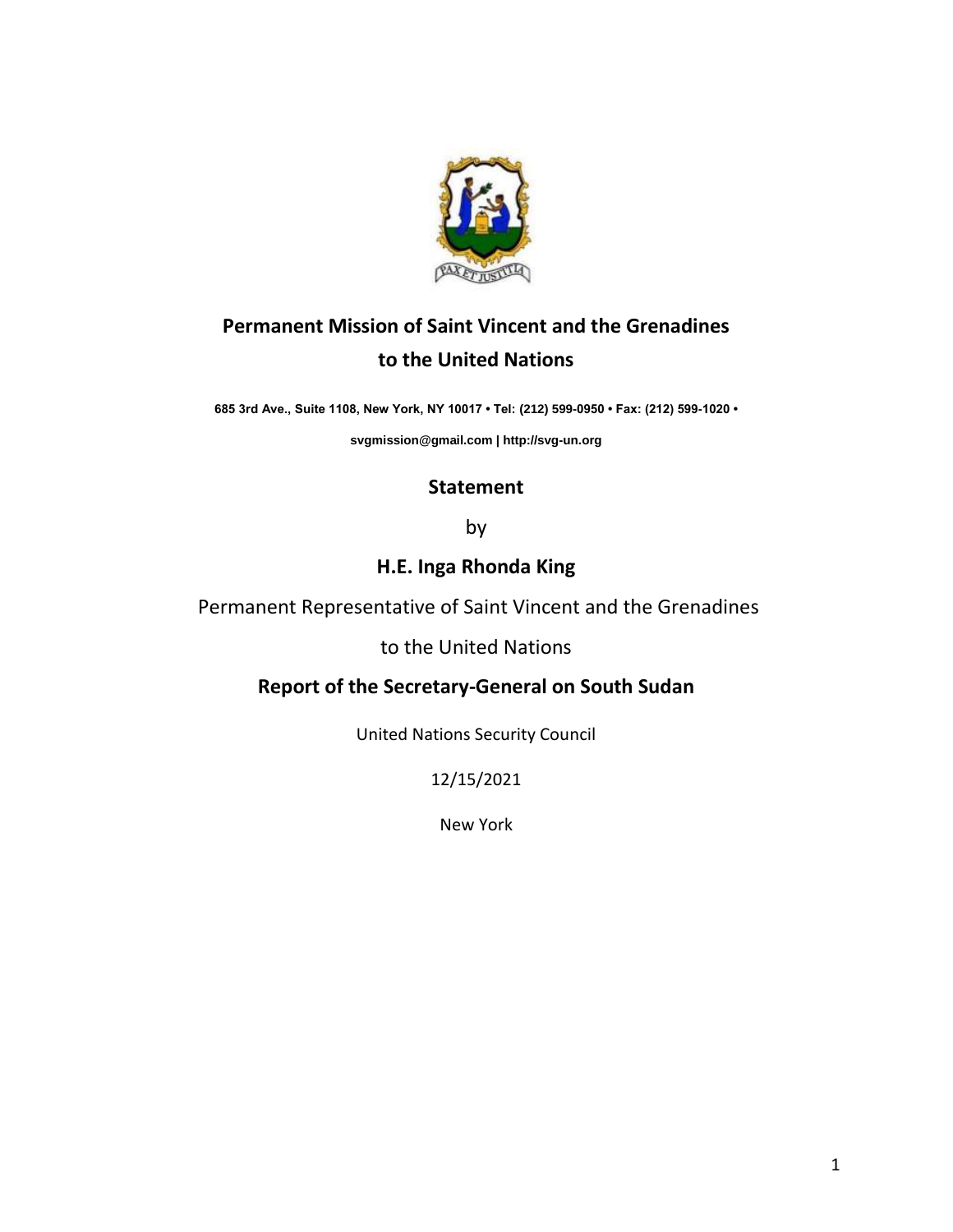Thank you, Mr. President,

I have the honour of delivering this statement on behalf of Kenya, Niger, Tunisia, and Saint Vincent and the Grenadines (A3+1).

We also thank SRSG Nicholas Haysom, Ms. Wafaa Saeed, Director of Coordination of OCHA and H.E. Pham Hai Anh, on behalf of the Chair of the 2206 Sanctions Committee, for their detailed presentations, and welcome the presence of the distinguished Representative of South Sudan. We also note that this Council has been receiving periodic written reports from the Reconstituted Joint Monitoring and Evaluation Commission (RJMEC) for which we are grateful.

Today's meeting emerges exactly one month following the visit by members of this august Council to South Sudan. We extend our gratitude to all those who made the visit a success, especially the warm hospitality of the people and government of South Sudan, Ambassador Quy and his team, as well as the support of UNMISS and the Secretariat.

Further, we appreciate the opportunity to obtain first-hand experience of the situation on the ground, and to engage directly with relevant stakeholders, including H.E. President Salva Kiir, members of the Reconstituted Transitional National Legislative Assembly (TNLA) and the Council of Ministers, UNMISS, diplomatic missions and civil society representatives, including women groups and religious leaders.

Mr. President,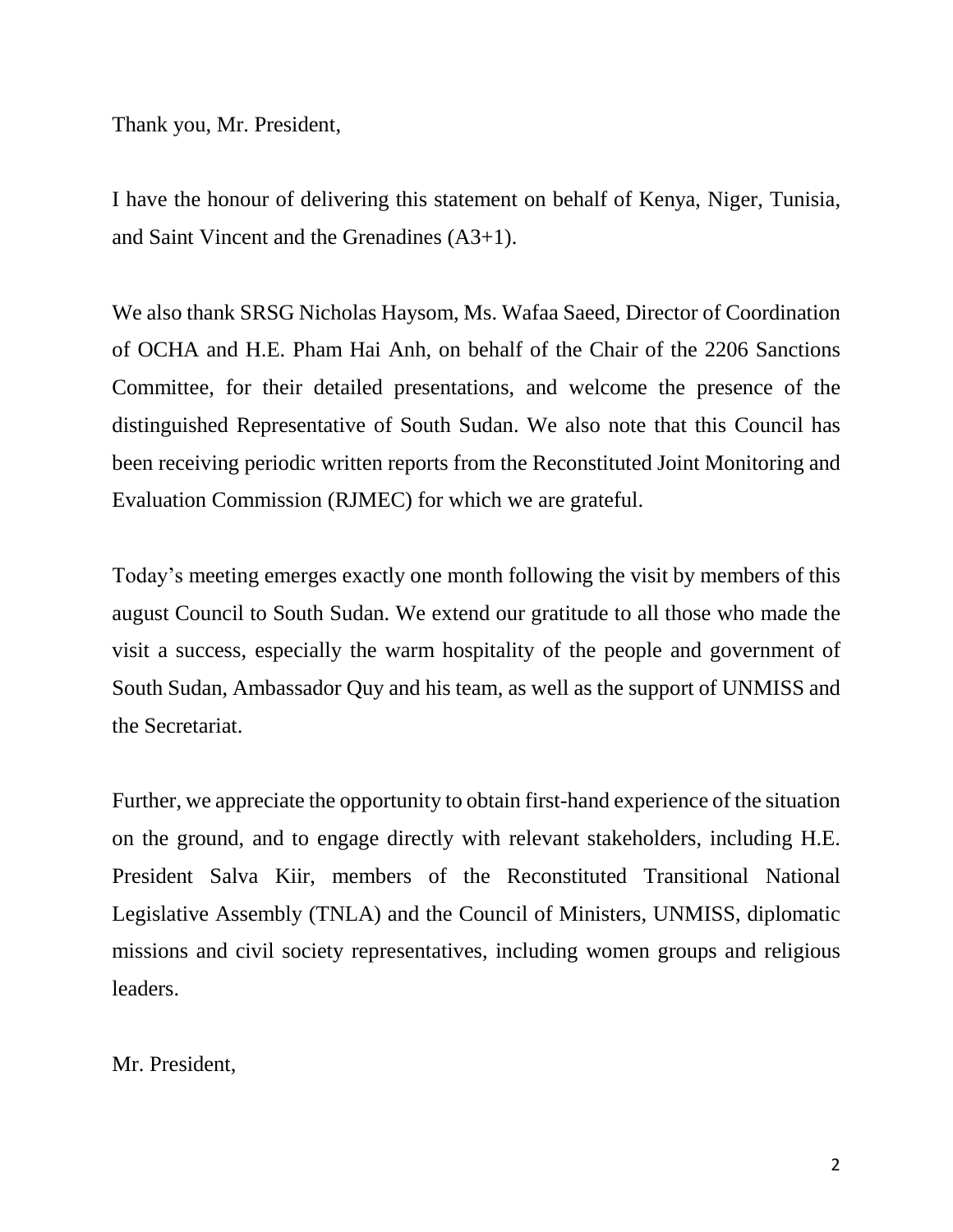The A3+1 welcomes the ongoing progress in South Sudan, and recognizes existing challenges and opportunities, most of which are reflected in the Secretary General's latest report *S/2021/1015.* We also offer the following perspectives.

First, the advances on the political front during the last three years following the signing of the Revitalized Agreement (R-ARCSS), are promising. In this respect, we urge all relevant stakeholders to continue with the full implementation of the Revitalized Agreement (R-ARCSS) and underscore the importance of the principle of inclusivity in representation in governance institutions, including the minimum 35% quota for women participation, along with youth representation.

We also commend the government for the reconstitution and appointment of members of the state assemblies in various regions, as well as the Council of Ministers for the review and adoption of the Constitution-Making Process Bill 2020/2021. The adoption of this Bill is a first and significant step. We encourage the authorities to make headway in fully operationalizing the TNL-A in order to ensure that the permanent constitution making process can move forward and other critical legislations are enacted.

Second, we are pleased that the permanent ceasefire continues to hold but note worrying incidents of ethnic and inter-communal clashes in some parts of the country and tensions amongst factions of the SPLMA-In Opposition. It remains incumbent that security measures are strengthened and enhanced, specifically advancing with transitional security arrangements, including the unification of the armed forces and graduation of the Necessary Unified Forces (NUF), as well as DDR.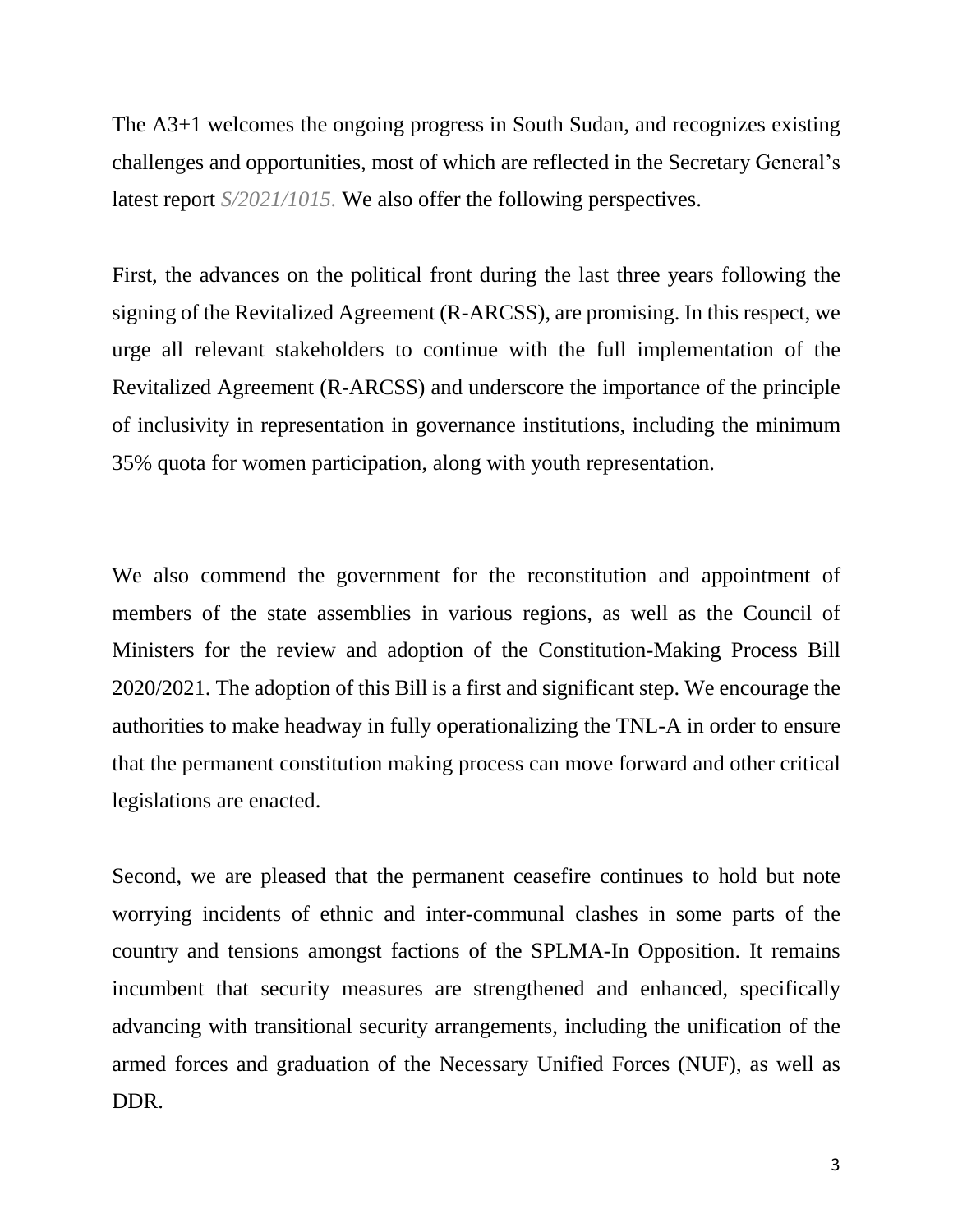Third, the security challenges cannot be delinked from the prevailing socioeconomic and humanitarian difficulties. The dire humanitarian situation has been exacerbated by the COVID-19 pandemic and the adverse effects of climate change, which has resulted in devastating flash floods that contributed to new mass displacements, waterborne diseases and increasing food insecurity. These challenges underscore the deeply enmeshed root causes of South Sudan's crises, and the need for urgent, yet durable responses and solutions. Accordingly, we applaud the continuing efforts of the government in tackling these underlying issues and the support provided by the international community.

The aforementioned also leads us to repeat our call for the full respect of international law, including international humanitarian law and human rights law, and compliance with the Status of Force Agreement. We commend all humanitarian partners, agencies and their workers for their efforts in delivering assistance to those in need and urge the government to ensure their protection so that they can conduct their work in a secure and safe environment.

Similarly, we call for consideration of the lifting of all sanctions and other unilateral coercive measures in light of the COVID-19 pandemic to enable the Government to meet the people's needs.

Mr. President,

South Sudan's transition is at a very important stage and it will benefit tremendously from the inclusion of those who remain on the periphery. The A3+1 therefore looks forward to the non-signatories resolving differences and joining the peace process.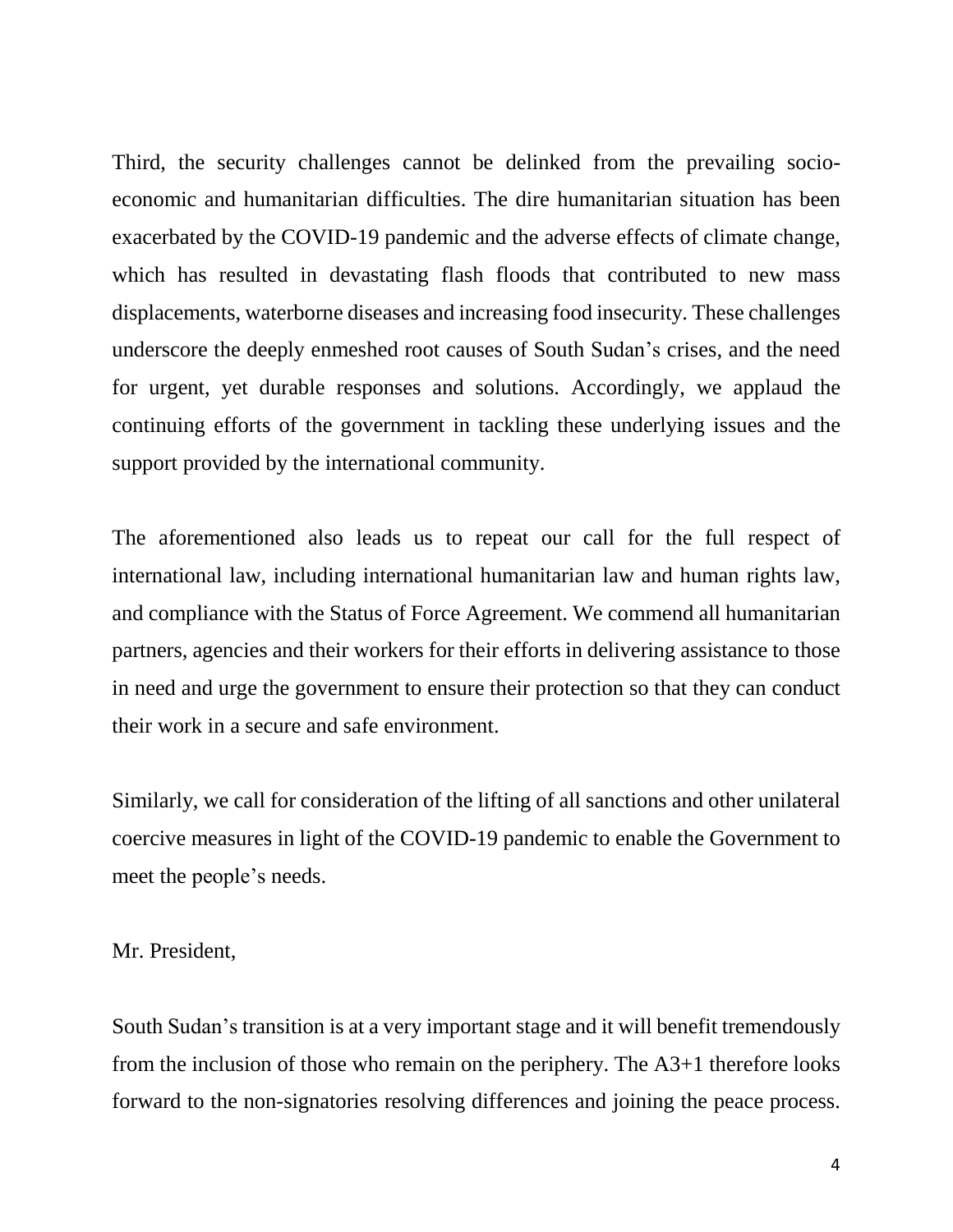We also reiterate our full support for the meaningful work of IGAD and the Sant' Egidio Community to assist in this regard.

Having recently commemorated its tenth anniversary of independence, South Sudan continues to demonstrate its commitment to achieving the aspirations of its people. Undoubtedly structural problems linger, and challenges lie ahead. As the country transitions to peace, accelerating and scaling-up implementation of the Revitalized Agreement (R-ARCSS) remains key, especially advancing decisively on security and transitional justice arrangements.

In the area of transitional justice, we are satisfied that the Cabinet approved the establishment of the Hybrid Court and believe it is of utmost importance to assist the country with Chapter V, vis-à-vis Truth, Reconciliation and Reparations. Establishment of truth-seeking mechanisms and providing reparations for victims will help to reconcile and unite the South Sudanese people.

The continued engagement and support of the international community, regional organizations and South Sudanese partners, in particular, the United Nations, the AU and IGAD, are also crucial in carrying forward the common objective of helping South Sudan to close important gaps that conspire against its peace, sustainable development and stability.

We particularly take this opportunity to reiterate our support for and commend UNMISS' instrumental role in supporting South Sudan's long-term stability and socio-economic development. To be very clear, the Government holds the primary responsibility for protecting civilians. Nevertheless, we cannot overlook the significant and complementary role that UNMISS has played in the areas of